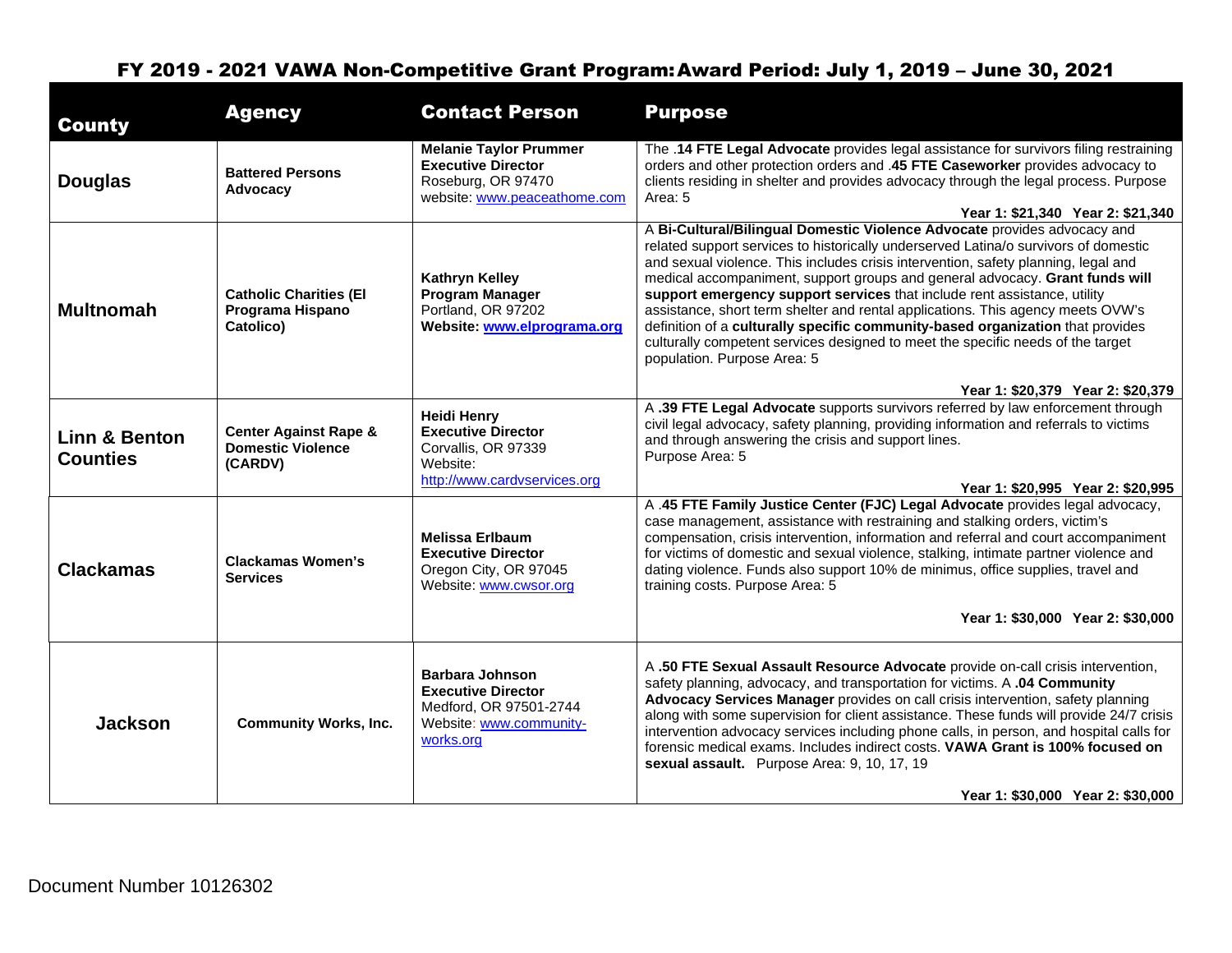| <b>County</b>                                                                                                                                                            | <b>Agency</b>                                                       | <b>Contact Person</b>                                                                                                      | <b>Purpose</b>                                                                                                                                                                                                                                                                                                                                                                                                                                                                                                                                                                                                                                                                                                                                                                                                                                                                                                          |
|--------------------------------------------------------------------------------------------------------------------------------------------------------------------------|---------------------------------------------------------------------|----------------------------------------------------------------------------------------------------------------------------|-------------------------------------------------------------------------------------------------------------------------------------------------------------------------------------------------------------------------------------------------------------------------------------------------------------------------------------------------------------------------------------------------------------------------------------------------------------------------------------------------------------------------------------------------------------------------------------------------------------------------------------------------------------------------------------------------------------------------------------------------------------------------------------------------------------------------------------------------------------------------------------------------------------------------|
| Lincoln (Tribal<br><b>County Service Area</b><br>includes: Linn,<br>Benton, Lane, Polk,<br>Yamhill, Marion,<br>Clackamas,<br>Multnomah.<br>Washington, and<br>Tillamook) | <b>Confederated Tribes of</b><br><b>Siletz Indians</b>              | <b>Kimberly Lane</b><br><b>CARE Coordinator/Advocate</b><br>Siletz, OR 97380<br>Website: www.ctsi.nsn.us                   | Funds will go towards supporting and increasing the ability to provide culturally<br>appropriate emergency support services to victims of sexual assault and domestic<br>violence, stalking and teen dating violence within the Siletz support community.<br>Services can include emergency housing and childcare, assistance for victim's who<br>need first time rental assistance and are struggling to pay utilities, provide necessary<br>transportation and other needed emergency services. This agency meets OVW's<br>definition of a culturally specific community-based organization that provides<br>culturally competent services designed to meet the specific needs of the target<br>population. Purpose Area: 5,6<br>Year 1: \$41,978 Year 2: \$41,978                                                                                                                                                    |
| <b>Polk (Tribal County</b><br><b>Service Area includes:</b><br>Yamhill, Marion,<br>Multnomah,<br>Washington, and<br>Tillamook)                                           | <b>Confederated Tribes of the</b><br><b>Grand Ronde Community</b>   | Danielle Murrell, DV Program<br>Coordinator<br>Grand Ronde, OR 97347<br>Website: www.grandronde.org                        | Funds support a .53 FTE Domestic Violence Relief Advocate who coordinates<br>access to culturally based DV and SA victim services. The advocate provides<br>specialized crisis and trauma-based services, responds to crisis scenes, crisis line<br>support and works with partner agencies to identify victims and respond appropriately<br>to victim needs. The advocate also coordinates access to culturally specific sexual<br>and domestic violence prevention and treatment services, information and referral,<br>along with outreach and engagement at community events. Funds also support<br>indirect costs and emergency support services. This agency meets OVW's definition<br>of a culturally specific community-based organization that provides culturally<br>competent services designed to meet the specific needs of the target population.<br>Purpose Area: 6<br>Year 1: \$43.493 Year 2: \$43.493 |
| <b>Jefferson</b>                                                                                                                                                         | <b>Confederated Tribes of the</b><br><b>Warm Spring Reservation</b> | <b>Nancy Seyler</b><br><b>VOCS Program Director</b><br>Warm Springs, OR 97761<br>Website: https://warmsprings-<br>nsn.aov/ | A .50 FTE Victim Advocate will support survivors by assessing needs, referring<br>survivors to appropriate services and advocating on their behalf. In addition, the<br>advocate will provide community outreach and consult with tribal and federal<br>prosecutors. Warm Springs Victims of Crime Services (VOCS) is a tribal program<br>and in full working relationship with tribal court in obtaining information based on the<br>cases, and for obtaining tribal protection orders. Grant funds also support travel,<br>training, emergency support services for victims and indirect costs. This agency<br>meets OVW's definition of a culturally specific community-based organization<br>that provides culturally competent services designed to meet the specific needs of<br>the target population. Purpose area: 6                                                                                           |
|                                                                                                                                                                          |                                                                     |                                                                                                                            | Year 1: \$42,566 Year 2: \$42,566                                                                                                                                                                                                                                                                                                                                                                                                                                                                                                                                                                                                                                                                                                                                                                                                                                                                                       |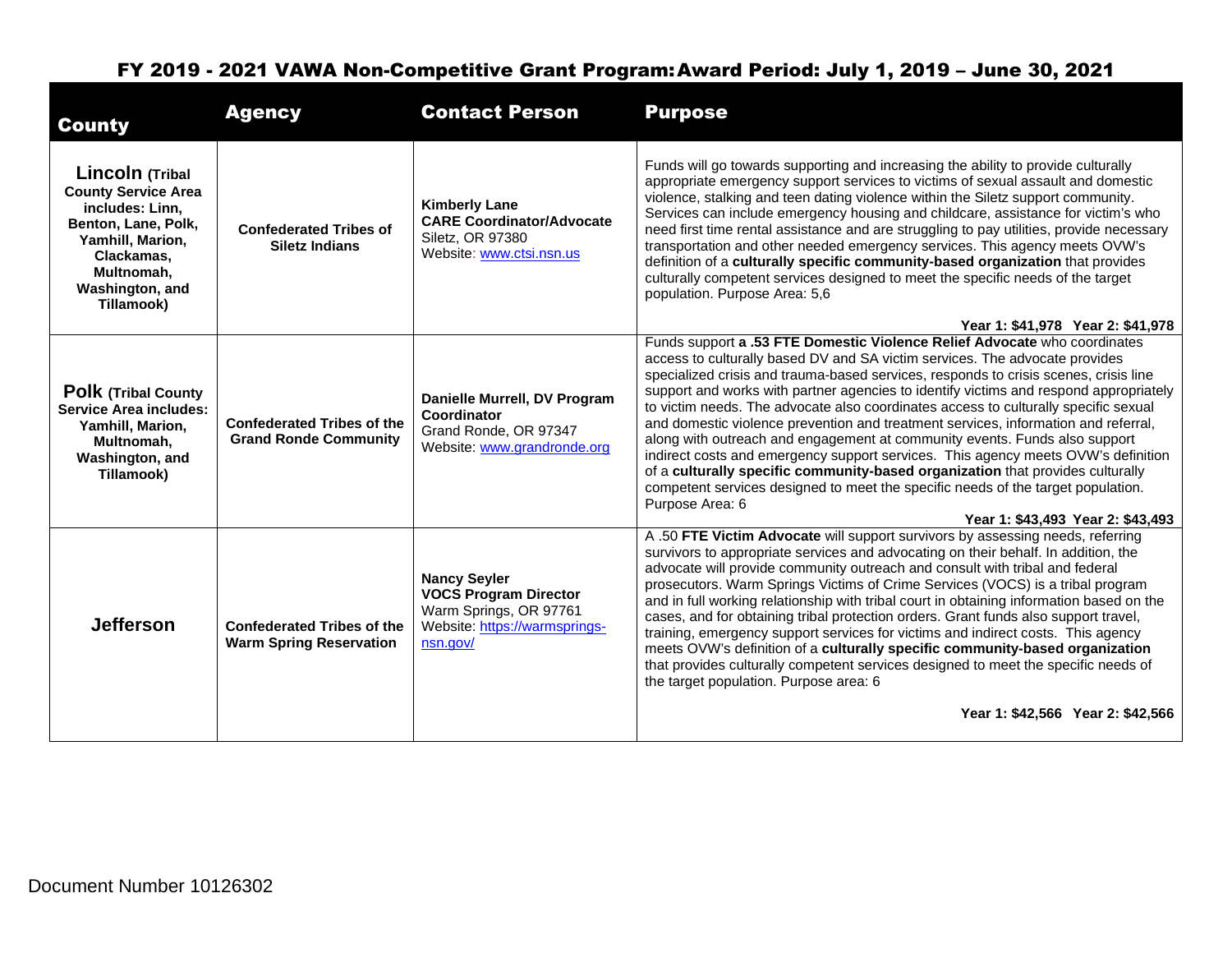| <b>County</b>                                                                                                                                    | <b>Agency</b>                                                                 | <b>Contact Person</b>                                                                                                            | <b>Purpose</b>                                                                                                                                                                                                                                                                                                                                                                                                                                                                                                                                                                                                                                                                                                                                                                                                                                                                                                                                                                                                                                                                                                                 |
|--------------------------------------------------------------------------------------------------------------------------------------------------|-------------------------------------------------------------------------------|----------------------------------------------------------------------------------------------------------------------------------|--------------------------------------------------------------------------------------------------------------------------------------------------------------------------------------------------------------------------------------------------------------------------------------------------------------------------------------------------------------------------------------------------------------------------------------------------------------------------------------------------------------------------------------------------------------------------------------------------------------------------------------------------------------------------------------------------------------------------------------------------------------------------------------------------------------------------------------------------------------------------------------------------------------------------------------------------------------------------------------------------------------------------------------------------------------------------------------------------------------------------------|
| <b>Douglas (Tribal</b><br><b>County Service Area</b><br>includes Jackson,<br>Josephine, Coos,<br>Deschutes, Lane and<br><b>Klamath Counties)</b> | <b>Cow Creek Band of</b><br><b>Umpqua Tribe of Indians</b>                    | Vacant<br><b>Program Coordinator</b><br><b>Interim Contact Julie Zuver</b><br>Roseburg, OR 97470<br>www.cowcreek.com             | Funds will support a .17 FTE Family Services Manager that provides intake, crisis<br>intervention and advocacy services along with emergency support services, court<br>accompaniment and assistance with restraining orders for tribal victims of domestic<br>and sexual violence, dating violence and stalking. This grant strengthens victim<br>services in the tribal community through the tribal multi-disciplinary team. This<br>position helps support the Tribal Team in coordination with the Medical Clinic,<br>Behavioral Health, and Tribal Government Services, in the development of positive<br>working relationships with community agencies providing initial DV/SA services; and<br>eventually integrating more DV/SA services within Tribal Services. Grant funds also<br>support emergency services, training and indirect costs. This agency meets OVW's<br>definition of a culturally specific community-based organization that provides<br>culturally competent services designed to meet the specific needs of the target<br>population. Purpose Area: 6                                             |
|                                                                                                                                                  |                                                                               |                                                                                                                                  | Year 1: \$14,285 Year 2: \$14,285<br>A .30 FTE Bilingual/Bicultural Counselor provides counseling, intakes, resource                                                                                                                                                                                                                                                                                                                                                                                                                                                                                                                                                                                                                                                                                                                                                                                                                                                                                                                                                                                                           |
| Washington                                                                                                                                       | <b>Domestic Violence</b><br><b>Resource Center, Inc.</b>                      | Sara Wade<br><b>Executive Director</b><br>Hillsboro, OR 97123<br>Website: www.dvrc-or.org                                        | and referrals for Latinx clients. Funding also supports a .32 FTE SAWERA<br>Community Advocate that provides advocacy services to the Asian community<br>along with assistance with protective orders and court accompaniment. Purpose<br>Area: 5                                                                                                                                                                                                                                                                                                                                                                                                                                                                                                                                                                                                                                                                                                                                                                                                                                                                              |
|                                                                                                                                                  |                                                                               |                                                                                                                                  | Year 1: \$30,000 Year 2: \$30,000                                                                                                                                                                                                                                                                                                                                                                                                                                                                                                                                                                                                                                                                                                                                                                                                                                                                                                                                                                                                                                                                                              |
| Umatilla &<br><b>Morrow</b><br><b>Counties</b>                                                                                                   | <b>Domestic Violence</b><br>Services, Inc.                                    | <b>Kathryn Chaney</b><br><b>Executive Director</b><br>Pendleton, OR 97801<br>Website:<br>www.domesticviolenceservices-<br>or.org | A .43 FTE Bilingual DV/SA Advocate and a .16 Bilingual DV/SA Advocate that<br>provides direct services, counseling, crisis line, follow up, public presentations,<br>outreach, advocacy in court and hospital, peer support, safety planning, information<br>and referral, transportation, and emergency shelter assistance to survivors, victims<br>and their family. This position will enable DVS to serve the Native American<br>population along with Latinx and other populations that need services. Purpose Area:<br>5                                                                                                                                                                                                                                                                                                                                                                                                                                                                                                                                                                                                 |
|                                                                                                                                                  |                                                                               |                                                                                                                                  | Year 1: \$20,653 Year 2: \$20,653                                                                                                                                                                                                                                                                                                                                                                                                                                                                                                                                                                                                                                                                                                                                                                                                                                                                                                                                                                                                                                                                                              |
| <b>Harney</b>                                                                                                                                    | <b>Governmental</b><br><b>Departments of the Burns</b><br><b>Paiute Tribe</b> | <b>Teresa Cowing, DV Program</b><br>Coordinator<br>Burns, OR 97720<br>Website: www.burnspaiute-<br>nsn.gov/                      | A .14 Domestic Violence/Sexual Assault Advocate/Program Coordinator will<br>provide culturally appropriate victim response services to members of the Burns<br>Paiute community who are victims of domestic violence and sexual assault. Services<br>will include crisis intervention, advocacy, protection order assistance, hospital and<br>court accompaniment, transportation to services and referrals for services, talking<br>circles and sweat lodges for survivors. The Advocate will also provide training and<br>outreach to the Burns Paiute community. The Advocate will collaborate with other<br>agencies and the County to improve services for Native victims and to develop more<br>culturally appropriate programs for the Tribal community. Funds will also support<br>emergency support services and a tribal indirect cost rate. This agency meets OVW's<br>definition of a culturally specific community-based organization that provides<br>culturally competent services designed to meet the specific needs of the target<br>population. Purpose Area: 6, 9, 19<br>Year 1: \$10,000 Year 2: \$10,000 |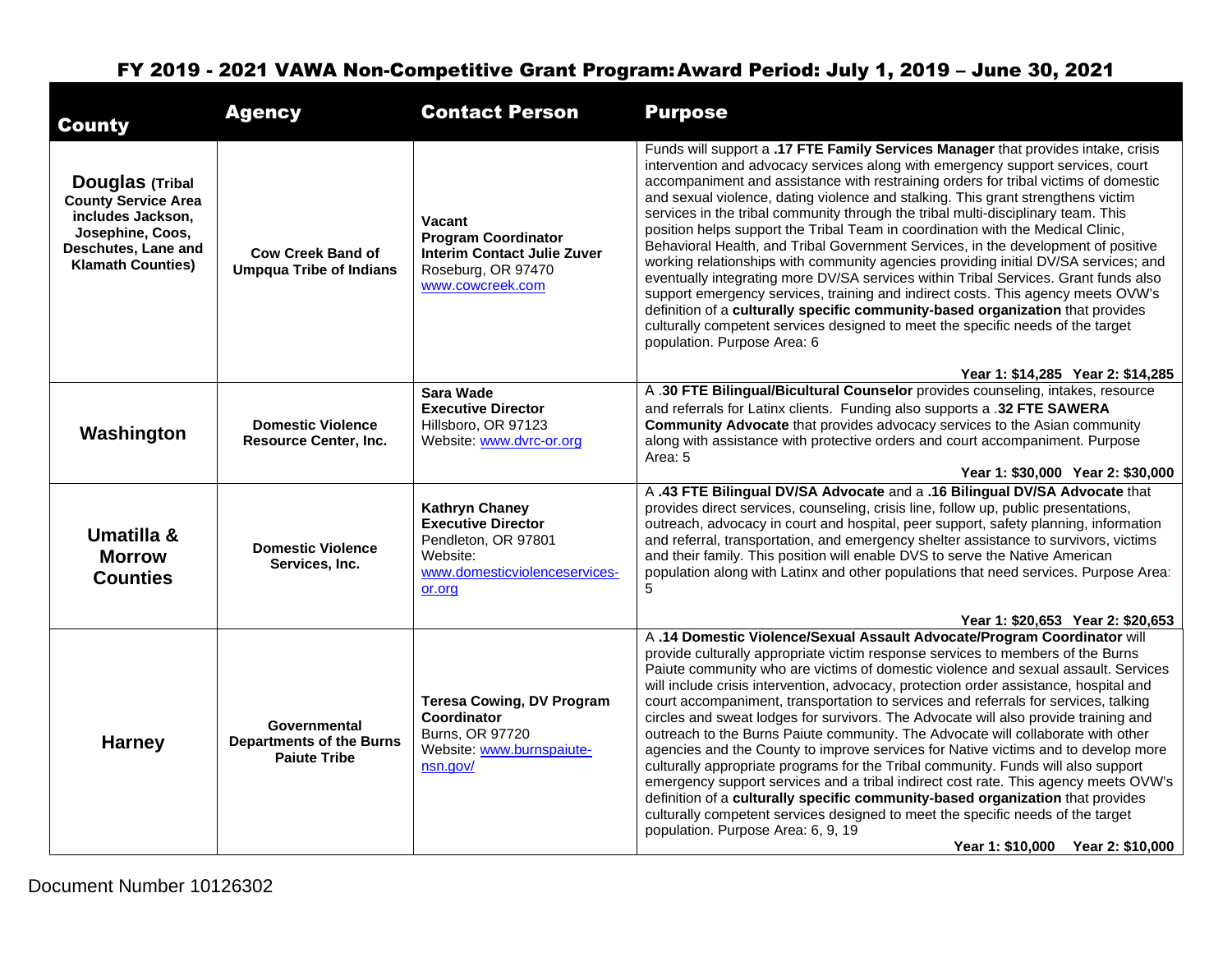| <b>County</b>                                              | <b>Agency</b>                                 | <b>Contact Person</b>                                                                                                                                                                                                                    | <b>Purpose</b>                                                                                                                                                                                                                                                                                                                                                                                                                                                                                                                                                                                                                                                                                                                                                                                                                      |
|------------------------------------------------------------|-----------------------------------------------|------------------------------------------------------------------------------------------------------------------------------------------------------------------------------------------------------------------------------------------|-------------------------------------------------------------------------------------------------------------------------------------------------------------------------------------------------------------------------------------------------------------------------------------------------------------------------------------------------------------------------------------------------------------------------------------------------------------------------------------------------------------------------------------------------------------------------------------------------------------------------------------------------------------------------------------------------------------------------------------------------------------------------------------------------------------------------------------|
| Wasco,<br>Sherman,<br>Wheeler &<br><b>Gilliam Counties</b> | <b>HAVEN from Domestic</b><br><b>Violence</b> | Tara L. Koch<br><b>Executive Director</b><br>The Dalles, OR 97058<br>Website:<br>http://HAVENthedalles.org                                                                                                                               | A .25 FTE Bilingual DV Legal Advocate will provide crisis response, assist with<br>restraining and stalking orders, emergency child endangerment orders (pre-<br>judgement immediate danger) and court accompaniment, particularly with Spanish<br>speaking individuals in the courts, along with victims' compensation and U-Visas.<br>Funds will also support emergency services, rent, along with bilingual counseling<br>services for survivors. Purpose Area: 5,10<br>Year 1: \$19,563 Year 2: \$19,563                                                                                                                                                                                                                                                                                                                        |
| <b>Klamath</b>                                             | <b>Klamath Crisis Center</b>                  | <b>Wanda Powless</b><br><b>Executive Director</b><br>Klamath Falls, OR 97601<br>Website:<br>https://martashouse.org/                                                                                                                     | A .42 FTE Sexual Assault Advocate/Co-Director provides response and support<br>services to victims; oversee rape crisis line with volunteer coordinator; oversee<br>training that is specific for SA with volunteers and staff; and to participate with SART<br>and other community partners. The VAWA grant is 100% focused on sexual<br>assault. Purpose Area: 5,9, & 19                                                                                                                                                                                                                                                                                                                                                                                                                                                          |
| <b>Klamath</b>                                             | <b>The Klamath Tribes</b>                     | Jeri Allen, Domestic Violence<br><b>Victims' Program Manager</b><br><b>Klamath Tribes Social Services</b><br>Healing Winds Domestic &<br>Sexual Violence Prevention<br>Program<br>Chiloquin, OR 97624<br>Website: www.klamathtribes.org/ | Year 1: \$20,845 Year 2: \$20,845<br>A .50 FTE Domestic Violence Victims Caseworker provides domestic and sexual<br>violence services to native victims in crisis in the tribal victim service program.<br>Specifically, provides advocacy, emergency support services and intensive case<br>management services. The Caseworker will travel between Klamath Falls, Chiloquin<br>and other rural communities to serve Native Americans in Klamath County. Funds<br>will also support emergency services, office supplies, travel and a tribal indirect cost<br>rate. This agency meets OVW's definition of a culturally specific community-<br>based organization that provides culturally competent services designed to meet<br>the specific needs of the target population. Purpose Area: 6<br>Year 1: \$42,172 Year 2: \$42,172 |
| Lake                                                       | <b>Lake County Crisis Center</b>              | <b>Marsha Landrith</b><br><b>Executive Director</b><br>Lakeview, OR 97630<br>Website:<br>www.lakecountycrisiscenter.org                                                                                                                  | A .72 FTE Bilingual Hispanic Advocate provides support services such as the 24<br>hour crisis line and response, safety planning, information and referral, advocacy,<br>outreach and legal services. Funds will directly support the underserved population,<br>rural and Hispanic. Purpose Area: 5<br>Year 1: \$19,829 Year 2: \$19,829                                                                                                                                                                                                                                                                                                                                                                                                                                                                                           |
| <b>Marion</b>                                              | <b>Center for Hope and</b><br><b>Safety</b>   | <b>Jayne Downing</b><br><b>Executive Director</b><br>Salem, OR 97301<br>website: www.hopeandsafety.org                                                                                                                                   | A .42 Housing Supervisor provides direct crisis intervention and advocacy for<br>survivors in shelter, information and referral services, safety planning and will assist<br>victims in securing housing. Grant funds will support administrative costs. Purpose<br>Area: 5<br>Year 1: \$26,567.00 Year 2: \$26,567.00                                                                                                                                                                                                                                                                                                                                                                                                                                                                                                              |
| Lincoln                                                    | <b>My Sister's Place</b>                      | <b>Amber Wishoff</b><br><b>Executive Director</b><br>Newport, OR 97365<br>website: www.mysistersplace.us                                                                                                                                 | A .43 FTE Shelter Manager will provide 24-hour crisis line and response; emergency<br>shelter; safety planning, information and referral; transportation; peer support;<br>advocacy; follow up; outreach, and legal services for victims of SA, DV, and dating<br>violence. Grant funds will also support a 10% de minimus cost rate. The entire VAWA<br>award is dedicated to SA as a sexual assault set aside. Purpose Area: 5 and 19<br>Year 1: \$17,835 Year 2: \$17,835                                                                                                                                                                                                                                                                                                                                                        |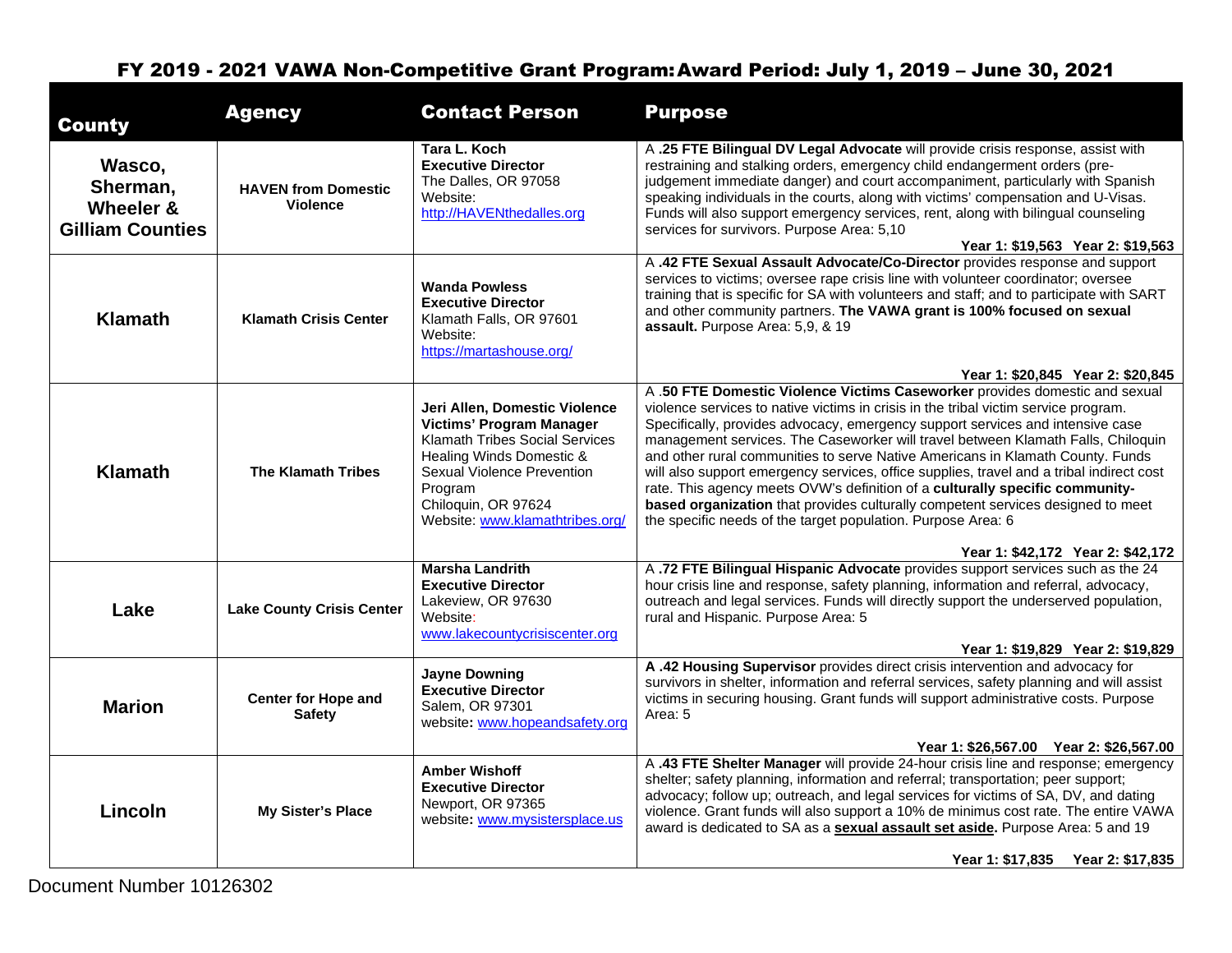| <b>County</b>                                                                    | <b>Agency</b>                                                              | <b>Contact Person</b>                                                                                                      | <b>Purpose</b>                                                                                                                                                                                                                                                                                                                                                                                                                                                                                                                                                                                                                                                                                                                   |
|----------------------------------------------------------------------------------|----------------------------------------------------------------------------|----------------------------------------------------------------------------------------------------------------------------|----------------------------------------------------------------------------------------------------------------------------------------------------------------------------------------------------------------------------------------------------------------------------------------------------------------------------------------------------------------------------------------------------------------------------------------------------------------------------------------------------------------------------------------------------------------------------------------------------------------------------------------------------------------------------------------------------------------------------------|
| Multnomah,<br><b>Washington &amp;</b><br><b>Clackamas</b><br><b>Counties</b>     | <b>Native American Youth</b><br>and Family Center (NAYA)                   | <b>Tawna Sanchez</b><br><b>Director of Family Services</b><br>Portland, OR 97218<br>website: www.nayapdx.org               | A .06 FTE Program Director of Family Services, and a .15 FTE Domestic<br>Violence Advocate to provide advocacy, safety planning, information and referral<br>services and legal advocacy for victims of domestic violence within the child welfare<br>system. The Healing Circle provides culturally specific domestic violence services to<br>enrolled or self-identified Native American families or individuals. Funds will also<br>support services and supplies, rent and administrative costs. This agency meets<br>OVW's definition of a culturally specific community-based organization that<br>provides culturally competent services designed to meet the specific needs of the<br>target population. Purpose Area: 5 |
|                                                                                  |                                                                            |                                                                                                                            | Year 1: \$18,128 Year 2: \$18,128                                                                                                                                                                                                                                                                                                                                                                                                                                                                                                                                                                                                                                                                                                |
| Multnomah,<br>Clackamas,<br><b>Columbia and</b><br>Clark (WA)<br><b>Counties</b> | <b>Call to Safety (formerly</b><br><b>Portland Women's Crisis</b><br>Line) | Vacant<br><b>Executive Director</b><br><b>Interim Contact Cecilia Wolfe</b><br>Portland, OR 97242<br>Website: www.pwcl.org | A .25 FTE Crisis Line Specialist who is specializing in serving survivors who are<br>houseless will provide victims/survivors of sexual violence meaningful access to<br>services. Services include crisis intervention, safety planning, hotline/crisis<br>counseling, emotional support, accompaniment to medical and/or forensic exams,<br>information and referrals, and linking survivors to additional services that will meet<br>their needs. The grant funds will also support administrative costs. The VAWA grant<br>is 100% focused on sexual assault. Purpose Areas: 5                                                                                                                                               |
|                                                                                  |                                                                            |                                                                                                                            | Year 1: \$12,000 Year 2: \$12,000                                                                                                                                                                                                                                                                                                                                                                                                                                                                                                                                                                                                                                                                                                |
| Multnomah,<br><b>Clackamas &amp;</b><br>Washington<br><b>Counties</b>            | <b>Raphael House of Portland</b>                                           | <b>Teri Lorenzen</b><br><b>Executive Director</b><br>Portland, OR 97214<br>Website:<br>www.raphaelhouse.com                | A .36 FTE Bilingual Advocate provides case management and advocacy to<br>survivors in the Emergency Shelter Program. This program provides 60 days of safe<br>and confidential shelter and advocacy for survivors and their children along with a 24-<br>crisis line, emergency shelter safety planning; information and referral; transportation;<br>peer support; advocacy, follow up and legal services. Purpose Area: 5                                                                                                                                                                                                                                                                                                      |
|                                                                                  |                                                                            |                                                                                                                            | Year 1: \$16,471 Year 2: \$16,471                                                                                                                                                                                                                                                                                                                                                                                                                                                                                                                                                                                                                                                                                                |
| <b>Wallowa</b>                                                                   | <b>Safe Harbors</b>                                                        | <b>Amy Stubblefield</b><br><b>Executive Director</b><br>Enterprise, OR 97828<br>website:<br>www.wcsafeharbors.com          | A .25 FTE SA Advocate and .05 FTE Executive Director will assist victims of<br>sexual assault and intimate partner violence in very RURAL Wallowa County. The<br>following services are provided: emergency shelter; safety planning; court advocacy;<br>information and referrals; peer support; follow up; emergency legal advocacy;<br>accompany to medical services; provide current information to SA nurses, detective<br>and volunteer advocates. A portion of funds support emergency services, office<br>supplies, training and travel expenses. The VAWA grant is 100% focused on<br>sexual assault. Purpose Area: 5,15                                                                                                |
|                                                                                  |                                                                            |                                                                                                                            | Year 1: \$19.163 Year 2: \$19.163                                                                                                                                                                                                                                                                                                                                                                                                                                                                                                                                                                                                                                                                                                |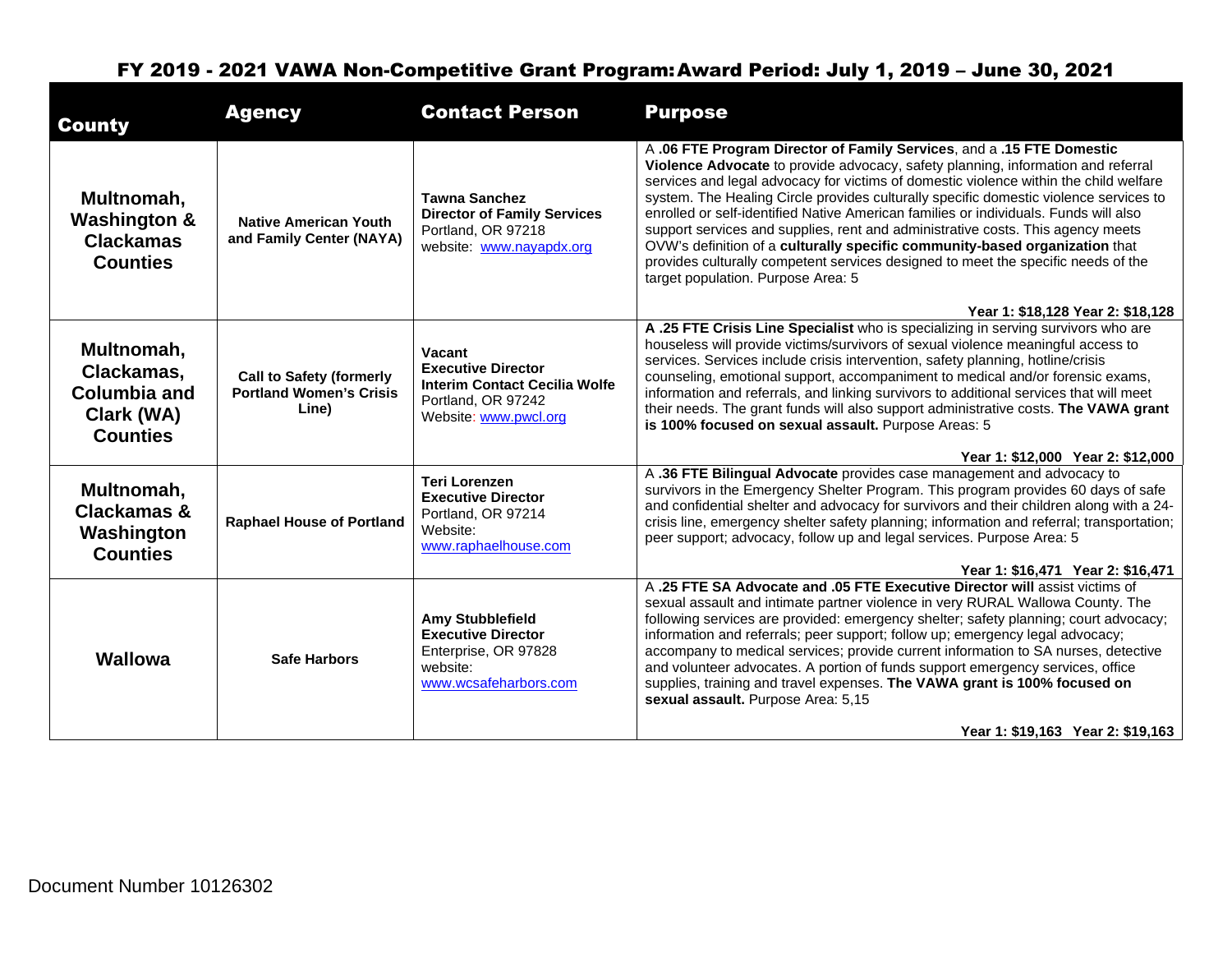| <b>County</b>                                                  | <b>Agency</b>                                                              | <b>Contact Person</b>                                                                                                              | <b>Purpose</b>                                                                                                                                                                                                                                                                                                                                                                                                                                                                                                                                                                                                                                                                                                                                                                                                                                                                                                                                                                                                    |
|----------------------------------------------------------------|----------------------------------------------------------------------------|------------------------------------------------------------------------------------------------------------------------------------|-------------------------------------------------------------------------------------------------------------------------------------------------------------------------------------------------------------------------------------------------------------------------------------------------------------------------------------------------------------------------------------------------------------------------------------------------------------------------------------------------------------------------------------------------------------------------------------------------------------------------------------------------------------------------------------------------------------------------------------------------------------------------------------------------------------------------------------------------------------------------------------------------------------------------------------------------------------------------------------------------------------------|
| <b>Multnomah</b>                                               | The Salvation Army West<br><b>Women's and Children's</b><br><b>Shelter</b> | <b>Robert Lloyd</b><br><b>Acting Director</b><br>Portland, OR 97208<br><b>Website:</b><br>http://westwomens.salvationar<br>my.org/ | A .36 FTE Family Advocate with specialized training provides access to Native<br>American survivors, including telephone screenings, shelter intake, strengths/barriers<br>and housing assessments. The advocate also provides co-case management with<br>culturally specific agencies in order to best serve survivors, establishes housing<br>plans based on the unique needs of each participant, offers family advocacy and<br>school enrollment support, and facilitates weekly case management and advocacy<br>sessions pertaining to survivor's identified safety and self-sufficiency. The advocate<br>works directly with referrals from NAYA, Native American Rehabilitation Association<br>and federally recognized tribes in Oregon. This agency meets OVW's definition of a<br>culturally specific community-based organization that provides culturally<br>competent services designed to meet the specific needs of the target population.<br>Purpose Area: 5<br>Year 1: \$18,700 Year 2: \$18,700 |
| Deschutes,<br>Crook &<br><b>Jefferson</b><br><b>Counties</b>   | <b>Saving Grace Imagine Life</b><br><b>Without Violence</b>                | <b>Cassie MacQueen</b><br><b>Executive Director</b><br>Bend, OR 97701<br>Website: www.saving-grace.org                             | A .74 bilingual Shelter Manager provides direct service to DV & SA victims that<br>include information and referrals, peer counseling, support groups, crisis hotline,<br>safety planning, transportation, emergency assistance, court advocacy, intake and<br>exit interviews. And a .22 FTE Legal Advocate who provides civil advocacy, crisis<br>intervention, hotline support, survivor advocacy and assistance with protection<br>orders. Grant funds also support a 10% de minimus cost rate. A significant portion of<br>Saving Grace's service area is rural. Purpose Area: 5                                                                                                                                                                                                                                                                                                                                                                                                                             |
| <b>Washington &amp;</b><br><b>Multnomah</b><br><b>Counties</b> | <b>Sexual Assault Resource</b><br><b>Center</b>                            | <b>Edith Molina</b><br><b>Executive Director</b><br>Beaverton, OR 97005<br>website: www.sarcoregon.org                             | Year 1: \$52.554 Year 2: \$52.554<br>A .54 Case Manager schedules and performs intake appointments for sexual assault<br>victims; assists with creating safety plans; provides information and referrals,<br>advocacy services and accompaniment to law enforcement interviews, court<br>hearings and forensic medical exams. The VAWA grant is 100% focused on<br>sexual assault. Purpose Area: 5                                                                                                                                                                                                                                                                                                                                                                                                                                                                                                                                                                                                                |
| Lane                                                           | <b>Sexual Assault Support</b><br><b>Services (SASS)</b>                    | <b>Belinda Beltran</b><br><b>Executive Director</b><br>Eugene, OR 97401<br>website: www.sass-lane.org                              | Year 1: \$24,709 Year 2: \$24,709<br>A .73 Crisis Line Workers provide advocacy to survivors of sexual violence<br>including immediate 24-hour crisis response, informs advocates of hospital or law<br>enforcement call-outs, and information and referral. The VAWA grant is 100%<br>focused on sexual assault. Purpose Area: 5<br>Year 1: \$25,565 Year 2: \$25,565                                                                                                                                                                                                                                                                                                                                                                                                                                                                                                                                                                                                                                            |